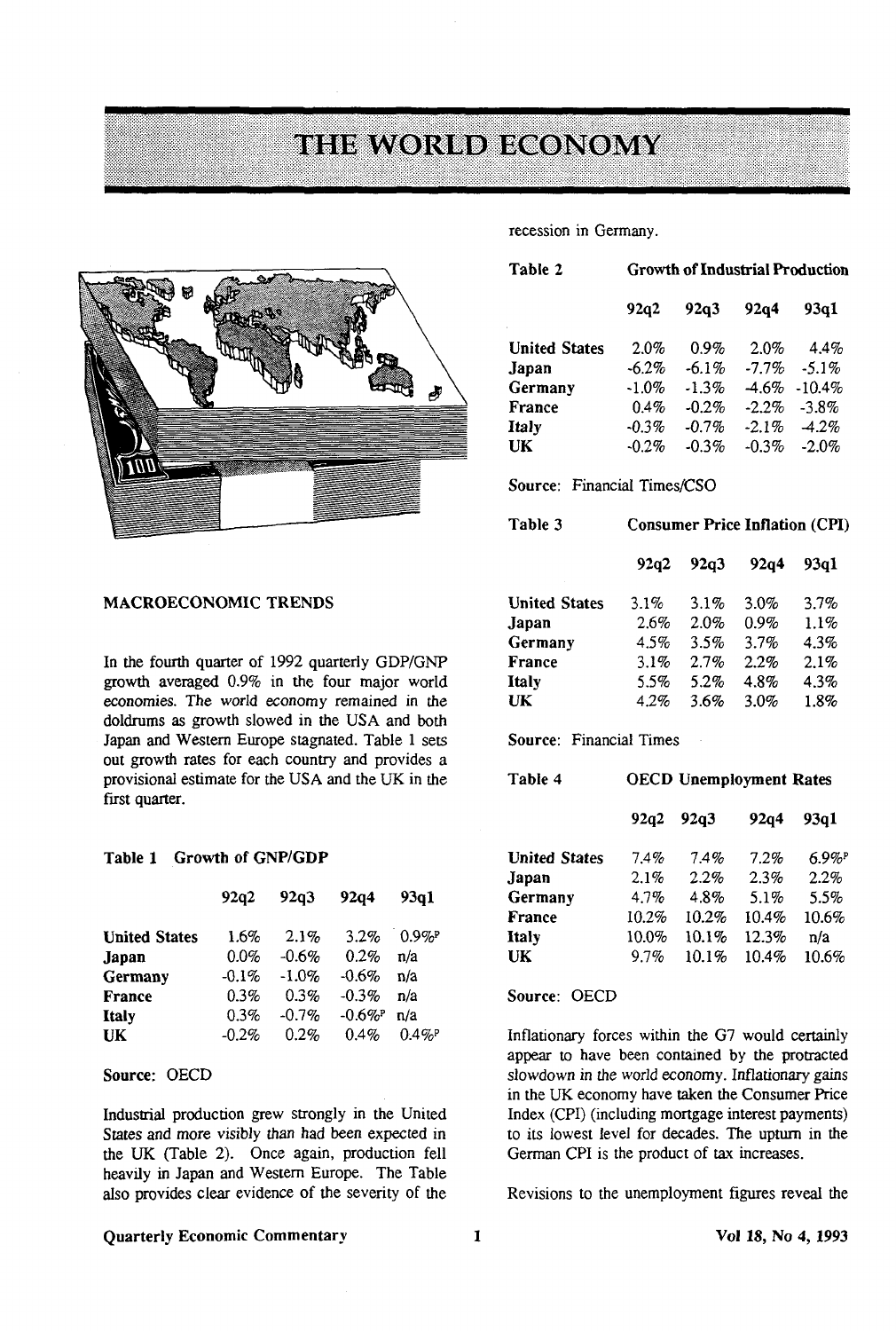difference between the European economy and its US and Japanese competitors. New official figures for Italy are much worse than had previously been thought.

## The United States

After strong growth of 3.2% in the final quarter of 1992 the US economy took a breather and growth fell to an annualized 0.9% in the three months to March. The slowdown reflects a post-Christmas drop in Retail sales and a weakness in the export markets of Japan and the EC.



The US recession may have ended two years ago but growth has failed materialise in the period since the late 1980s credit boom. This apparent risk aversion by consumers which is restraining growth is the result of two factors, namely high debt income ratios and the absence of job creation. The first factor is a constraint since the FED's loose money policy has reduced personal savings to a fraction of their normal level for this stage of the business cycle. As a result consumers do not have the necessary reserves of cash to rejuvenate their spending plans. Moreover one would expect consumers to run down their savings once recession has ended in the hope of making those purchases which had been postponed during the period of economic uncertainty. In the early days of 1993 this facility is not available and demand therefore remains weak. In addition consumption plans react positively to news of increased income security through renewed job creation. Once recovery is under way one should expect employment growth to provide a stimulus to expenditure. Unfortunately, the expected employment growth is not there and many fear what is currently termed a 'jobless' recession.

Inflation, although creeping up slightly in the first quarter and in April, has failed to make significant

impact on market expectations, at least for the time being. It would seem that the surge to an annual rate of 3.7% from 3.0% was due more to special factors in several sectors such as clothing and transport. Indeed producer prices are currently growing at below 2% per annum, pay settlements are subdued and healthy productivity growth is keeping unit labour costs at a minimum. Overall, the inflationary outlook warrants only routine concern.

The outlook for growth in 1993 suggests growth of around an annualized 3% as investment expenditure has grown strongly in recent months. The proposed government spending cuts and an appreciating dollar will help to keep inflation in check.

### Japan

GNP growth of 4.1% in 1991 fell to a mere 1.5% in 1992. Within the components of domestic demand only government spending increased last year. Ultimately this is the result of fiscal front loading undertaken in the two budgets of March and August. The major culprits of decline were business investment and stockbuilding.

It is well known that the Japanese economy suffered heavily for a speculative asset price bubble in the late 1980s. When this burst the housing and financial sectors collapsed and since then have failed to react to any stimulus provided by monetary policy. As a result business confidence has fallen sharply and is considered to be at its lowest level for 17 years.

Prospects for 1993 depend to a large extent on the April Supplementary budget which promises to inject Y13.2bn (2.8% of GNP) although containing roughly the same mix of measures as the August mini-budget. Some analysts feel that the August injection has had a very limited effect and that these new measures are more of a buoyancy aid than a stimulus. Forecasts for 1993 centre on an expected growth rate of 0.5% in GNP, a level previously unimaginable for post-war Japan.

The inflationary outlook is particularly good, given the scale of deflation. Table 3 reveals the major inflationary gains to the economy in the past three quarters. With low producer prices, a rising yen reducing imported input prices and weak domestic demand, it seems unlikely that monetary policy will be tightened in 1993. Certainly the US authorities would like an even stronger Yen but the main curb to the record trade deficit must surely come from

## Quarterly Economic Commentary 2 2 Vol 18, No 4, 1993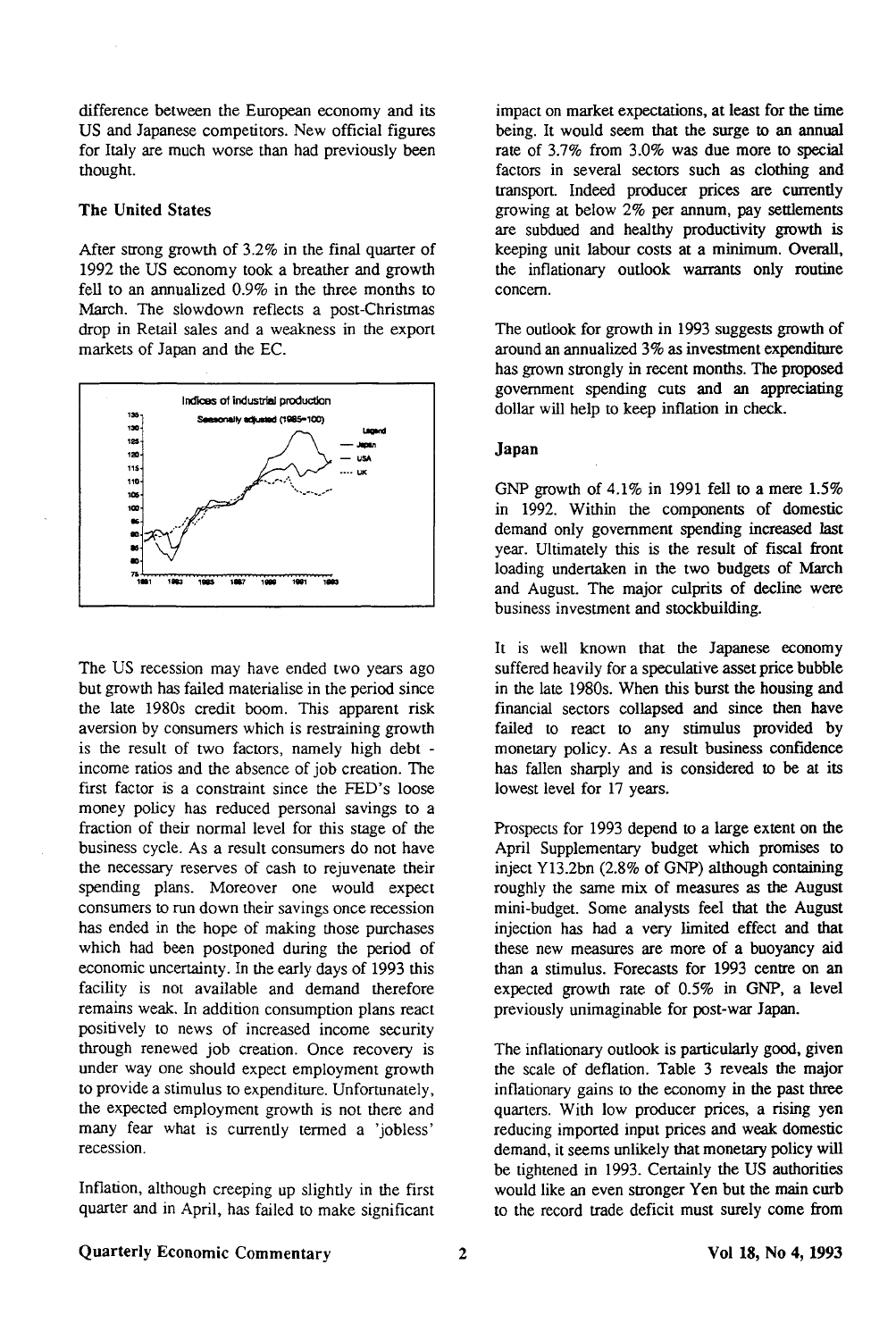renewed demand within Japan.

## **THE EUROPEAN ECONOMY**

Growth in the EC12 countries fell to only 0.5% in 1992. Forecasters expect a contraction of  $0.5\%$  in the current year as deflation increases increases unemployment and reduces real wage levels.

## **Germany**

Consumption and investment expenditure was very subdued in 1992 and contributed to GDP growth of only 0.3%. The expected boost to consumers expenditure from January's VAT hike has failed to materialise and the manufacturing sector continues to run down stock levels. Now that the unification boom is over we have witnessed gigantic falls in industrial production, down  $10.4\%$  in the first quarter of this year.



The Bundesbank dictates monetary policy and favours M3 as its indicator of inflationary trends within Germany. Monetary policy, which is exporting recession of the rest of the EC, is set with an eye to wage settlements and the relationship between M3 and its monitoring range. Recently both have slowed and with the signing of the 'Solidarity Pact' the FRG should experience a fall in the CPI from its recent peak of 4.3% in the first quarter.

The outlook for 1993 is far from rosy. Output is projected to fall by about 1.5%, although declining EC wide interest rates will help the German trade balance. However, consumption expenditure is expected to fall in 1993 in response to rising unemployment and falling real wages.

## **France**

Following the election of the Centre-right worries

of full blown recession appear to have been allayed. In addition, the commitment to **the** Franc fort monetary policy has been re-affirmed. Since the election interest rates have fallen significantly and France's dogfight for a CPI of only 2.1% seems to have been vindicated, but only at the expense of record business failures and high unemployment.

### **The rest of Europe**

While the Italian and Spanish economies face political and economic turmoil, the most important event this quarter has been the Yes vote in the Danish 'Maastrict' referendum. Now that this is out of the way, and given that fiscal consolidation is taken seriously in member countries, the prospects for successful implementation of the treaty's proposals for price stability are gready enhanced and should help to reduce pan-European rates through greater exchange rate stability.

## **EUROPEAN** CONVERGENCE

Since April the mechanism has moved ever closer to a two speed system. The inner tier of Germany, France, Denmark and the Benelux countries and have maintained their ECU rates and their antiinflationary reputation. On balance it is probable that a Monetary Union between these countries, and possibly Austria and Ireland, will happen sooner rather than later since all, with the exceptional case of Ireland who suffered from the UK devaluation, have maintained their ECU parities over the recent period of currency turmoil. It is true, however, that major fiscal consolidation is necessary before any country can pass the Maastricht treaty obligations on fiscal debt. On the other hand, it is obvious that an outer tier is emerging in the guise of Britain, the Iberian peninsula and Italy. Spain devalued again in early May and it is difficult to see how it can have any reputation left after three devaluations in the face of speculative hostilities. Unfortunately for Portugal, its close trading links with Spain means that it assumes the position of an unwilling accomplice to an administration seeking re-election via any means. The Italian political process and the mounting scale of alleged governmental corruption render it unlikely as a player in the fast lane in the immediate future.

#### **WORLD TRADE**

With the Clinton administration beginning to show welcome signs of getting its trade policy act together, hopes are being renewed that the Uruguay Round of trade talks may yet be completed by the

## **Quarterly Economic Commentary 3 Vol 18, No 4, 1993**